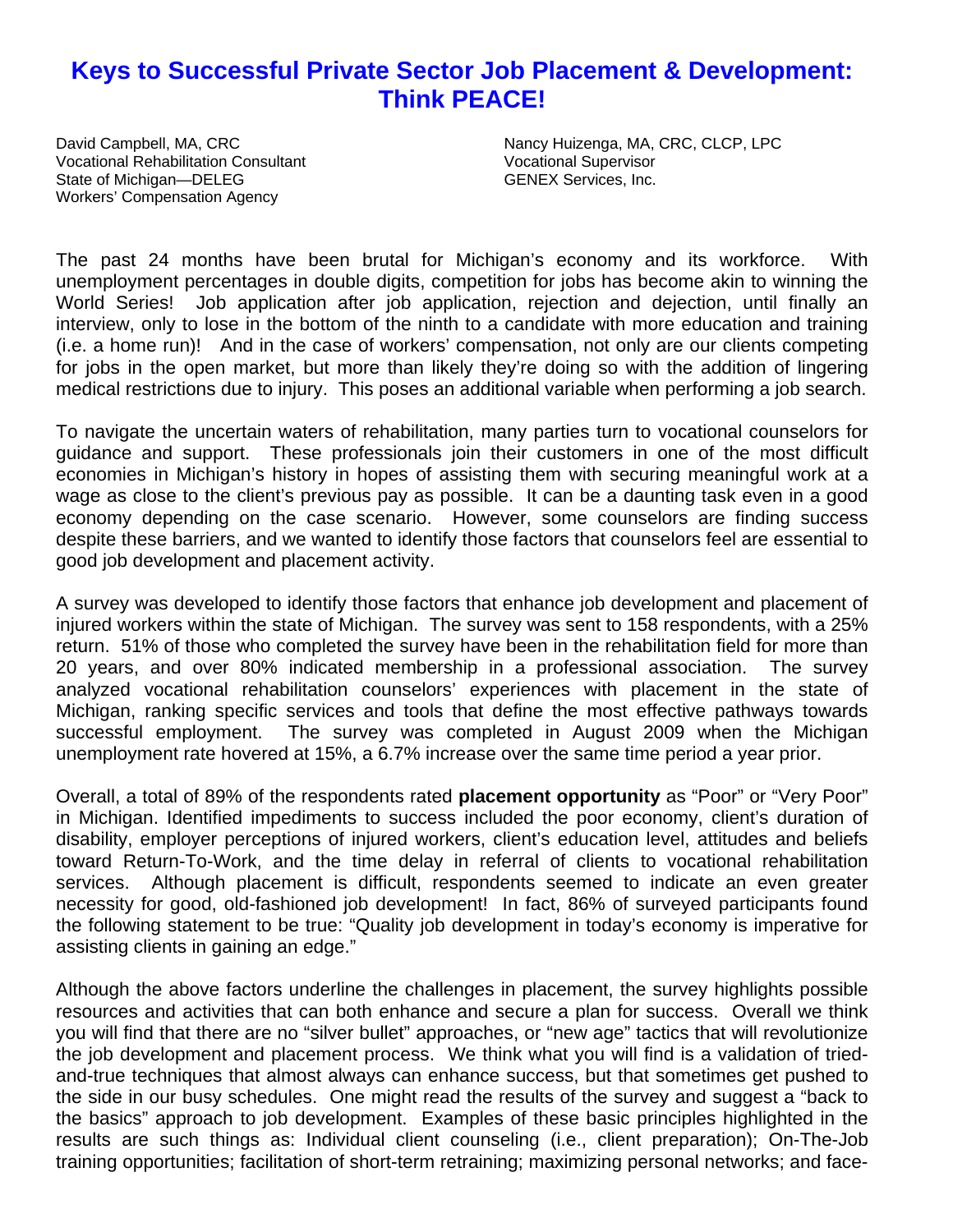to-face contact with employers. Again, these are not new or "sexy" techniques, but they work if given the proper time and attention. Using the age-old Chinese proverb, "Give a person a fish and they'll eat for a day; Teach a person to fish and they'll eat for a lifetime" as inspiration, the authors hypothesize that giving a client the tools and techniques to manage their own job development process can have high impact on successful vocational outcomes. We believe the survey results support this hypothesis.

### **SURVEY RESULTS**

Identifying and analyzing specific client characteristics early in the process, such as through a comprehensive vocational evaluation, can enhance the delivery of vocational rehabilitation services and potentially increase return to work results. The following are some of the indicators that can help the counselor target specific actions within the rehabilitation plan in order to achieve success.



Respondents ranked **duration of disability/Off work** as the factor that most impacts whether or not successful placement is achieved. In fact, 73% felt that **Duration** had "High Impact" on job placement success, meaning that the longer an employee is off work, the harder it is to return them to the workforce. Many experts view the return-to-work "window" as a bell curve, with the optimal lost time duration of 6 weeks or less. After 6 weeks, the back side of the bell curve begins to drop dramatically as the injured employee begins to acclimate to the situation physically, emotionally, and financially. **Attitudes and beliefs toward RTW since injury** is another highly ranked category, with 65% giving it the "High Impact" classification. Based on these results, coupled with the findings of previous research, one could easily speculate that duration of time off and beliefs toward return-to-work are indeed correlated to a great extent. Finally, it should be no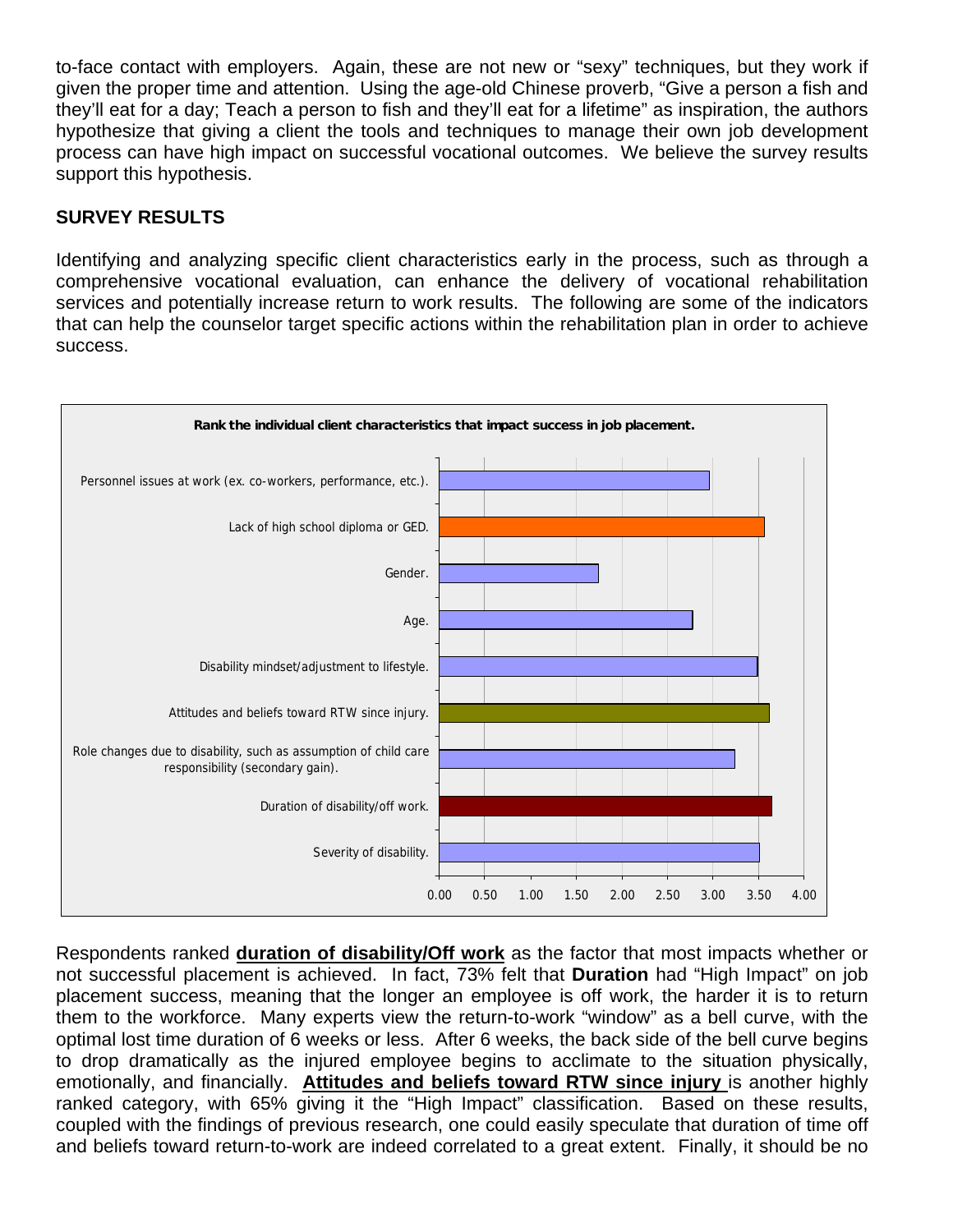surprise that 68% of respondents identified **lack of high school diploma or GED** as highly impactful given the extreme competition for jobs today.

Throughout the survey, the impact of **client preparation** on placement success is explored using several related questions. Time is of the essence (or "Time is Money") within workers' compensation rehabilitation, and the pressure is on the counselors to evaluate and place injured employees as quickly as possible. It is logical then that preparing clients for job search and placement, including the application of individual counseling services, might tend to be minimized in order to save time. We believe the following responses indicate the importance counselors place on client preparation, and a definite desire to spend time on developing these tools and techniques with their clients to ultimately allow for more client self-advocacy in the job development and placement process. One could also theorize that by decreasing fundamental aspects of vocational services such as counseling and client preparation to save time, counselors might actually be increasing the service time and decreasing placement success.

 In the graph below, respondents support the fact that counseling is a fundamental component to **building client confidence and self-esteem**, which in turn are critical components to **assisting clients with developing new employer contacts**, also a high scoring category.



Hand-in-hand with enhancing self-esteem is assisting clients with enhancing interpersonal skills, again with the goal of providing more autonomy to the client for direct employer contact. Client preparation for this contact is critical, as they must be able to address their skills, abilities, goals, and possibly their disability/injury when job seeking and interviewing with employers. **Interpersonal skills and comfort in talking with new employers** achieved a ranking of 3.89 out of 4.00 in terms of importance, followed closely by **Client's ability to discuss skills and abilities**, which scored 3.86.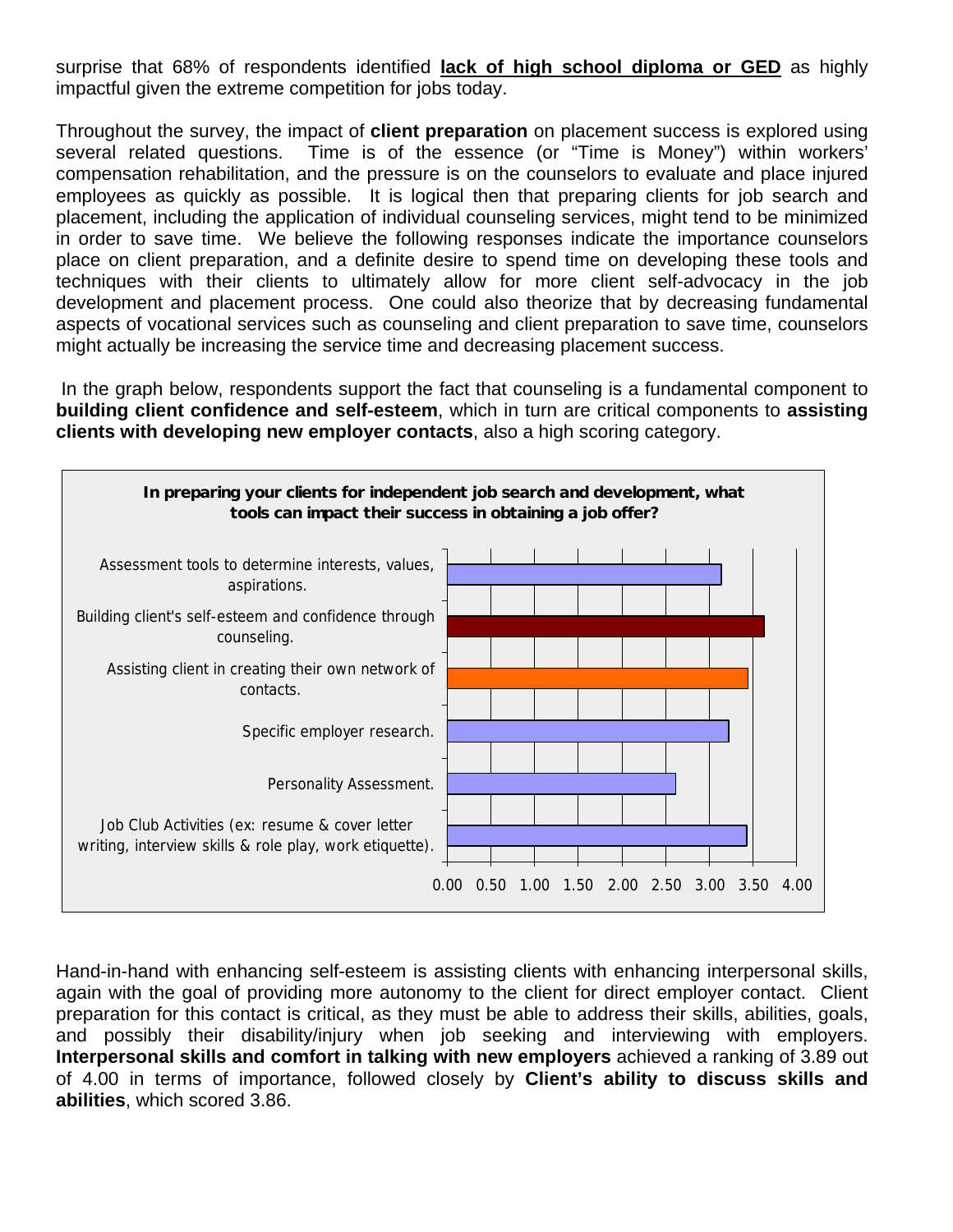

Dictionary.com describes the activity of "networking" as this: *to cultivate people who can be helpful to one professionally, esp. in finding employment or moving to a higher position*. There is no question that a percentage of jobs in the market are unpublicized at any given moment. However, given the right candidate knocking on the right door at the right time, an employer could quickly fill the position saving time and money. This is networking, and it is the personal touch in the job development process that can set your clients apart from most other applicants.

The surveyors hypothesized that utilizing both the client's and counselor's personal networks would rank highly important for most respondents. The impact of personal or professional networks on job placement success is identified in three separate survey questions:

- **Ranking job search resources (graph 1)** 42% of the respondents identified counselor networks as being the 1<sup>st</sup> or  $2<sup>nd</sup>$  most important resource for placement; 46% ranked client networks as an even more important resource.
- **Placement approaches that prove to be effective (graph 2)** 62% of the respondents ranked preparation of client to make his/her own employer contacts as Highly Effective. Of special note in this graph, counselors ranked cold calling as one of the least effective approaches.
- **Preparation of clients for an independent job search (graph 3)** 94% of the respondents indicated that assisting the client in the creation of their own network of contacts had "Moderate" to "High Impact" on obtaining job offers.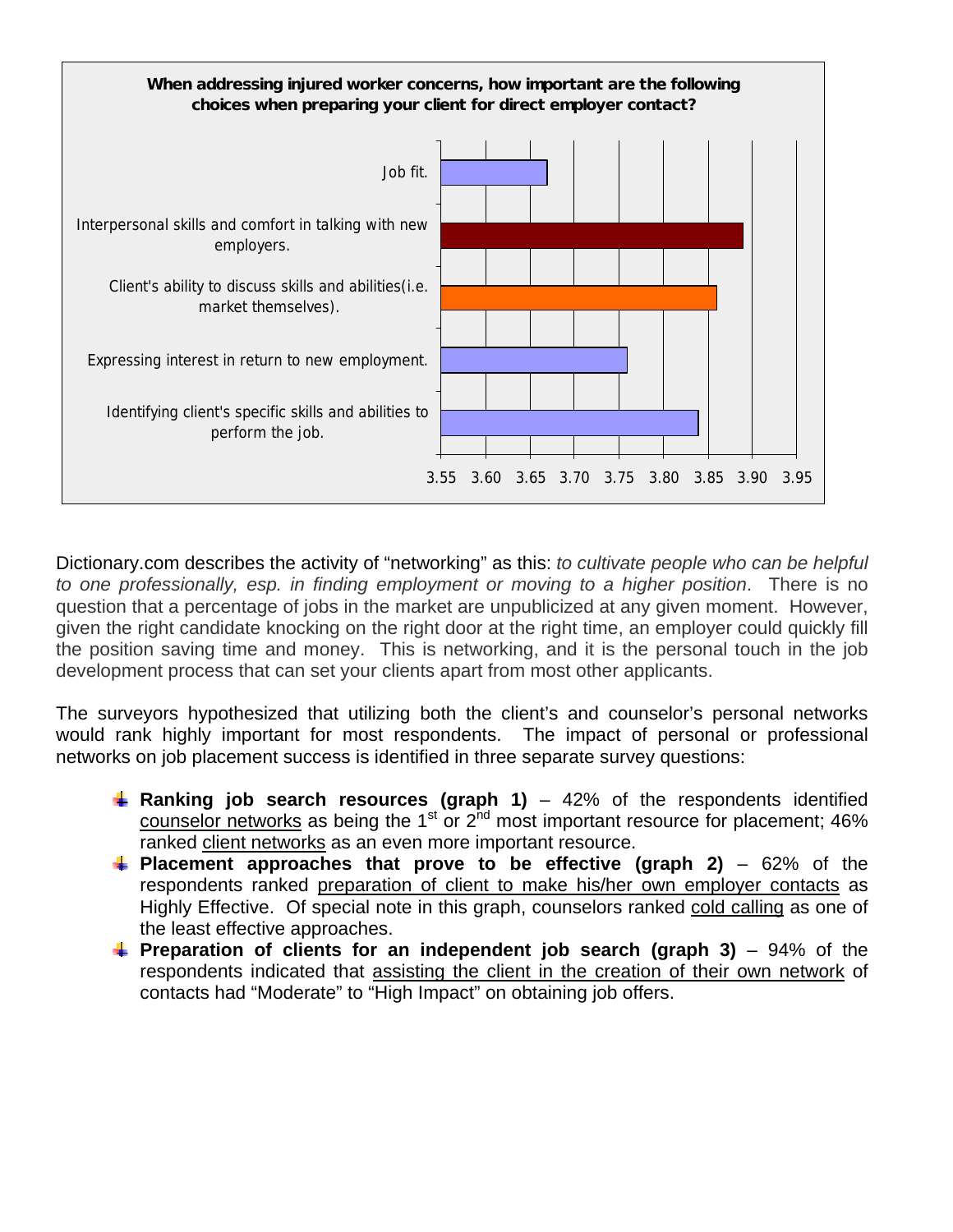#### Graph 1



#### Graph 2



#### Graph 3

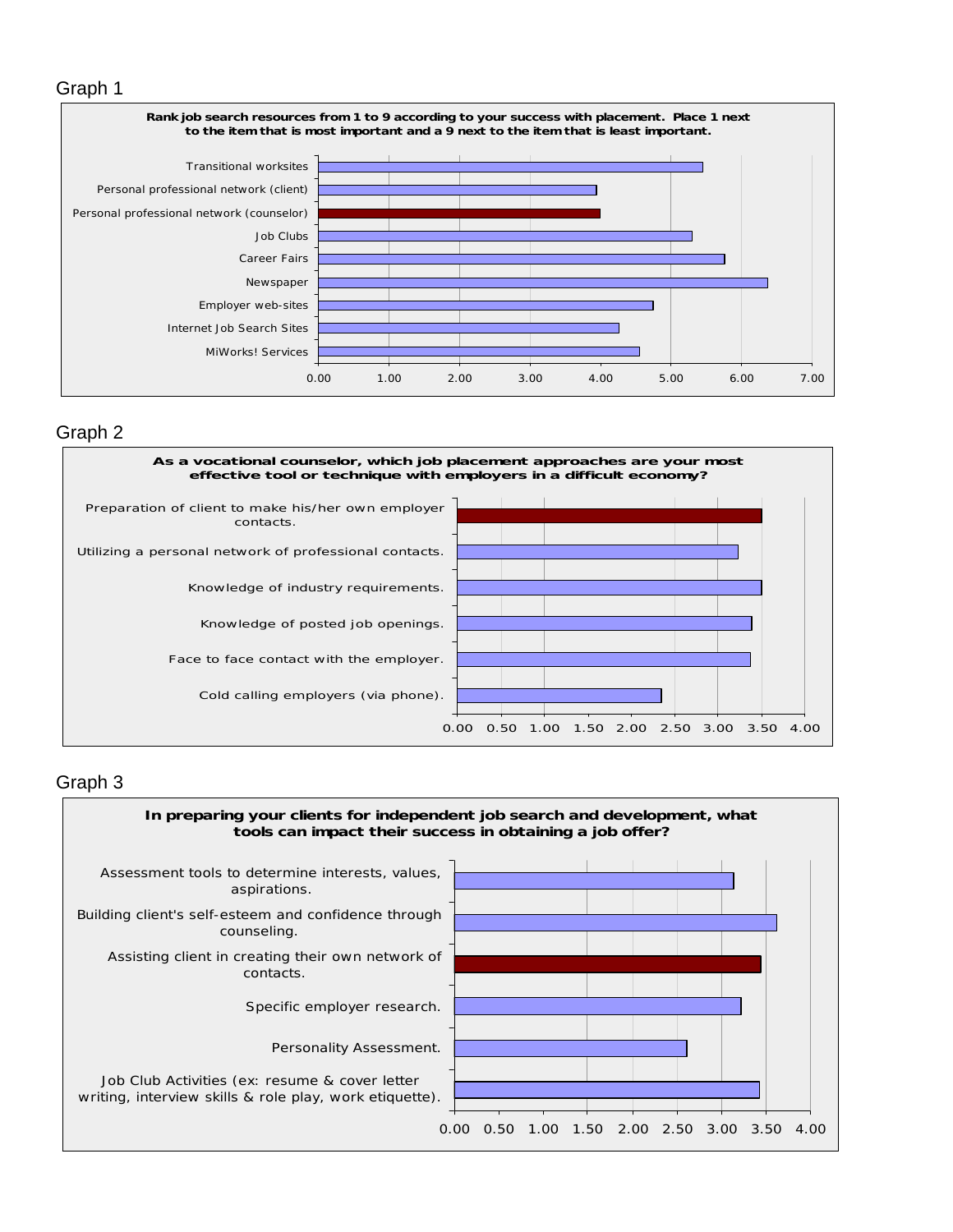Throughout the survey, enhancing client preparation and independence is noted to be highly effective in achieving positive outcomes. Client autonomy and the benefit of individual counseling are indicative of successful placement based on the responses below.

With so much competition in the job market, the survey asked participants to put themselves in the role of a business owner and rank factors that might impact their hiring of a person with an injury and/or disability. Interestingly, respondents ranked both **Client's preparation for interview and follow-up and Client's preparation for discussing disability or injury** of the highest importance. Obviously the **severity of the injury or disability** can impact success depending on the employer, but **face-to-face contact** with employers was again highlighted as very impactful on success.



The survey also explores barriers to placement. In Michigan today, it is no surprise that the **poor economy** is seen as highly impactful on placement success (see below). However, vocational counselors highlight two other specific areas related to training and education as also having a high impact on success:

- 1. Overall education level of the client at the time of referral
- 2. Lack of retraining support from payers (i.e., money & approval)

Vocational counselors often times bear the brunt of the frustration from those who hire them to find job opportunities for injured employees. When this process becomes difficult or doesn't happen as fast as others think it should, vocational counseling is deemed ineffective. Many times though, the employee lacks the minimal education to compete in this labor market, so the counselor identifies training opportunities to enhance placement success only to encounter a general lack of support from the payer.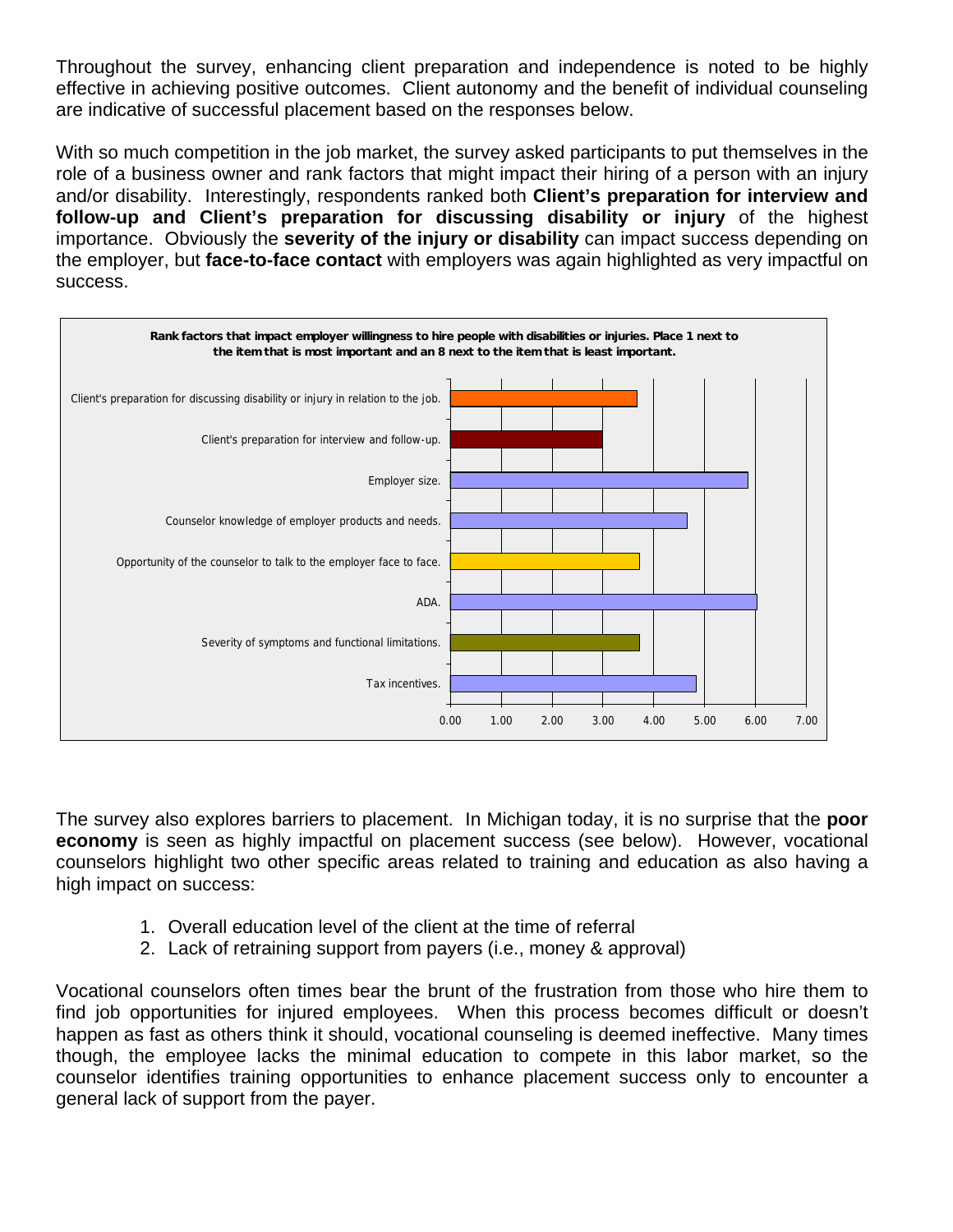

To overcome some of the barriers listed above, counselors offered their opinions on effective tools and techniques for successful job placement. The identified areas of highest impact again peaked with **client preparation**, followed by **job seeking skills training**, and **skills analysis**. A common tactic whereby the **counselor follows up** with employers directly to check on client job application activity actually **ranked lowest** in overall impact. This ranking is consistent with the message throughout the survey that more emphasis should be placed on client accountability and autonomy in the job development and placement process.

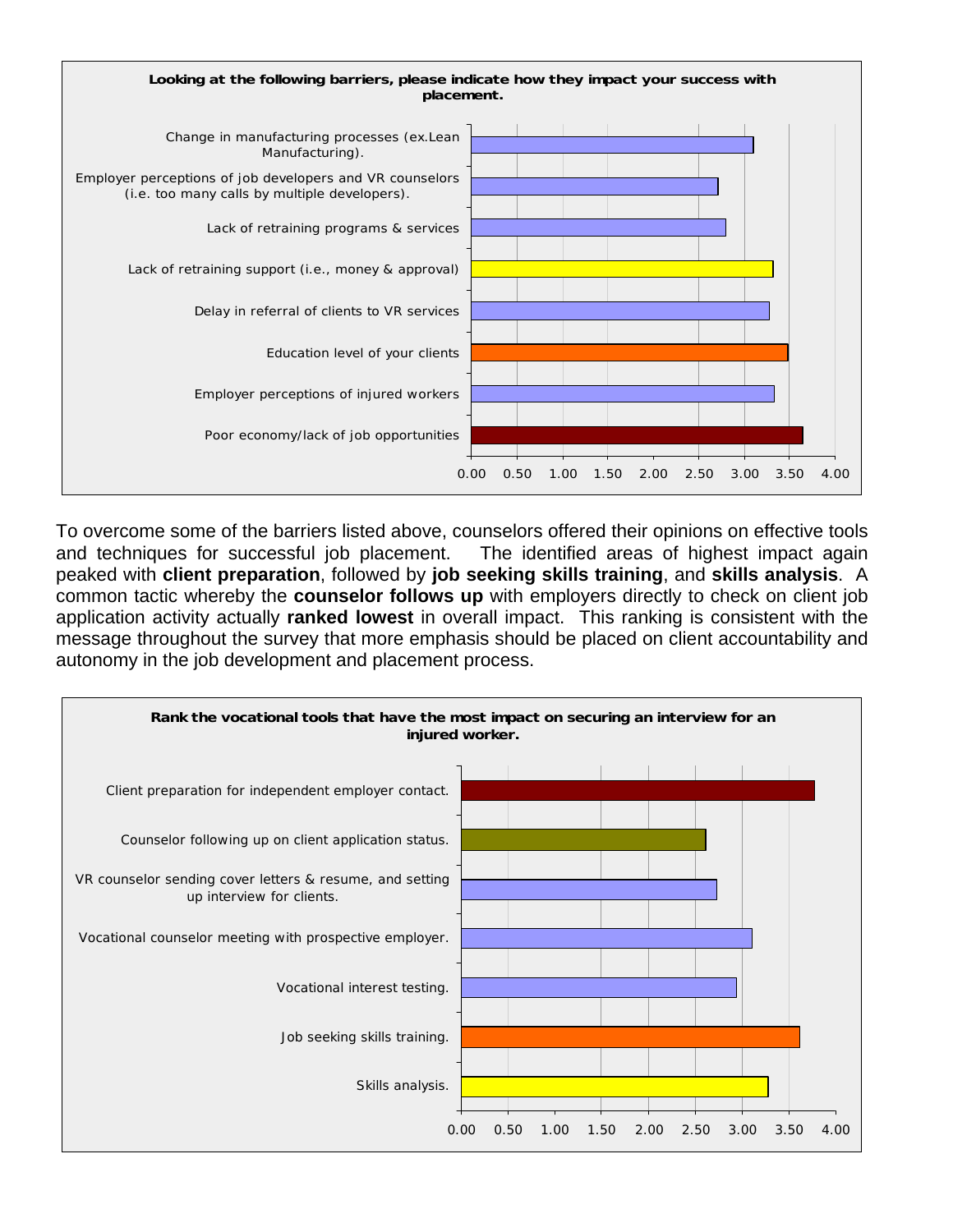Finally, counselors were asked to rank several possible avenues for enhancing service delivery to injured workers. The option with the highest rating was **Increasing On-The-Job Training opportunities through partnerships with employers and insurance companies.** In a nutshell, this is suggesting that On-The-Job training options, where employers can "train to hire" potential employees (who continue to receive workers' compensation during training) with the option of hiring at the end of a pre-determined timeframe can be a win-win scenario for all involved. Partnerships between employers and insurance companies are needed in order to manage the liability and wage & hour aspects of such an arrangement, but it can work. Coming in a close second was **Better client preparation for direct employer contact**, which the survey has already established as a major component to more effective job development and placement.



# **PARTICIPANT WRITTEN RESPONSES**

Many of the questions on the survey provided space for individual participant feedback, which will be summarized below within several common themes: **Partnering between stakeholders; Employer involvement; Autonomy & client preparation; Counselor preparation; Education and skill enhancement (PEACE).** 

### **Partnering Between Stakeholders**

Respondents found this to be an integral component for consideration in successful job placement in several survey questions. Specific responses include the following techniques for counselor consideration in creative placement:

- In my establishing a relationship with potential employers and re-contacting them to set up an informational interview possibly with a Starbuck free drink card has been extremely helpful (Assisted Living Establishments).
- The development of an advisory committee of employers who actively support and are committed to hiring persons with disabilities.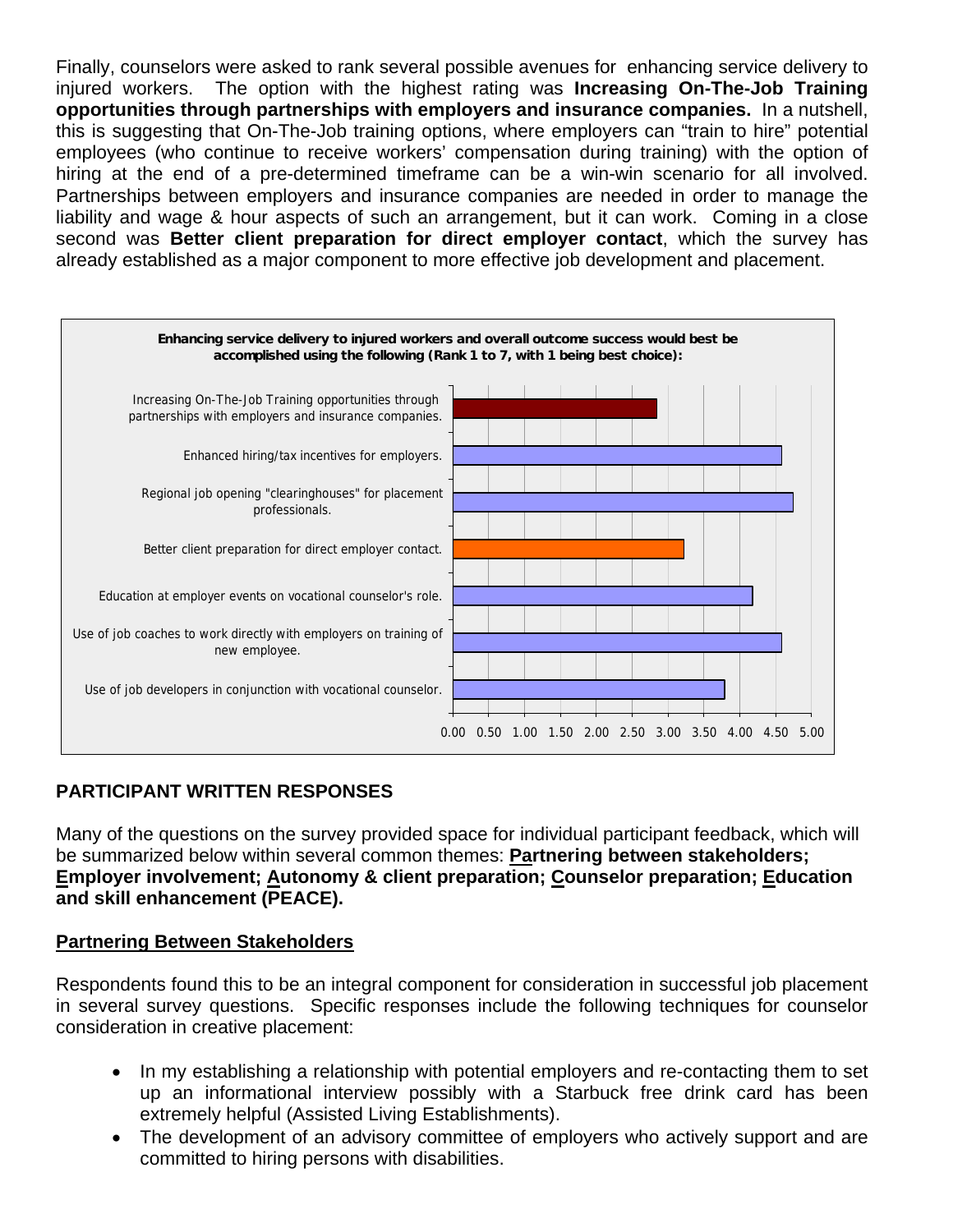- The use of job shadowing that leads to an interview and potential hire through establishing a trusting relationship with a prospective employer.
- Obtaining a 30/60 day Trial Work Opportunity for demonstration of the necessary skill sets to meet the needs of the employer.
- Volunteer activity, networking, follow up, increasing skill levels.

## **Employer Involvement**

Obviously the employer is the critical component to ultimate success with placement. In a review of 37 comments noted in the survey, 10 comments directly reference a need for 1 on 1 prospective employer interaction, either by the counselor or by the client. Here are some specific responses that in some way require direct employer involvement:

- On the job training and work experience.
- Working with HR or risk management.
- Informational interviews that lead into an offer of employment.
- On -the -job training. Letting comp pay their wages while another employer trains them and gives them a trial work period.
- Getting clients in front of potential employers or being able to speak directly to them.
- The job duties are obtained to ensure the position can be carried out by the IW.
- In todays market many employers are not interested in speaking in person or even over the phone due to the high number of job seekers.

Steadily increasing employer requirements in terms of the physical & mental demands of jobs; makes reasonable accommodations much more difficult.

### **Autonomy & Client Preparation:**

The development of job search skills, application of personal networks of contacts, successful employer interaction, and client autonomy are repeatedly noted to hold high value to placement success. Consequently, counseling skills to achieve client participation and adherence to goals is required for success. In the initial evaluation stage, survey results recommend assessment of job seeker characteristics. The application of values counseling would seem to be an early component of work return planning. Specific responses that underscore the importance of client preparation are as follows:

- It has been my experience that the more (job-seeking) information/skills the client has, the better chance they have of securing employment. And, of course, their motivation...
- To show the client how one obtains the leads, constructs cover letters and tailors the resume for each position applied for is crucial. Working alongside the client is very instrumental, giving them confidence along the way.
- Training that provides soft skills and academic remediation....development of hope, confidence and tools needed for success
- Formal Job Clubs as they exist now in Michigan are less than worthless BUT teaching those same skills one-on-one is very important. I sure wish we had Job Clubs again that really work. None exist any longer.
- Identification of attitudes and beliefs early on.
- Working along side of the job seeker is instrumental in success.
- Mock interviews to practice the interview.
- Identification of job seeker "wants".
- Education on internet use for employment research.
- Appropriate ways of handling discussion of disability.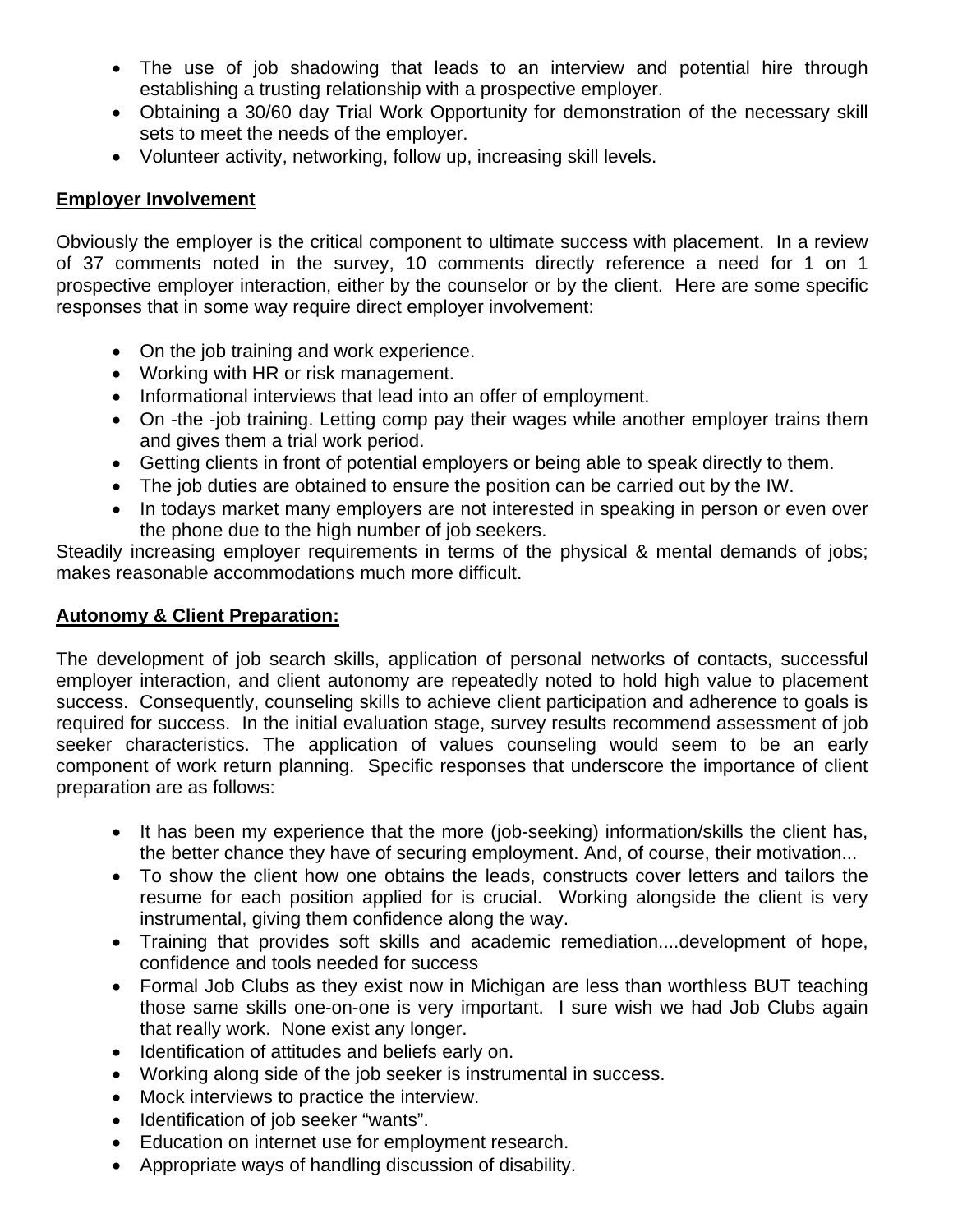### **Counselor Preparation**

Knowing the employer community and understanding specific employer need is rated high, with face to face employer contact, knowledge of posted job openings and knowledge of industry requirements all falling within the highly effective category. Here are some individual responses:

- Treat them (clients) with respect and dignity. Ensure they understand your role and that your objective is to help them. Be their cheerleader and counselor. I don't turn my phone off until nine and tell my clients they can call me on weekends as well. Be Nice!
- Direct/personal contact with employers.
- Counseling the client.
- To show the client how one obtains the leads, constructs cover letters and tailors the resume for each position applied for is crucial. Working along side the client is very instrumental, giving them confidence along the way.

#### **Education and Skill Enhancement**

The ability to compete in this economy is directly linked to a job seeker's education and skill level. A poor job market also tends to drive many unemployed workers with college degrees down the "labor market ladder" in order to make ends meet, meaning that jobs typically held by non-degreed employees have higher than normal applicant activity by those with formal degrees. Subsequently, an even stronger case can be made for increased education and training, whether on-the-job, short-term, or college in order to level the playing field for injured employees. Survey participants validate the need for training support with their comments:

- On -the -job training. Letting comp pay their wages while another employer trains then and gives then a trial work period.
- Development of soft skills.
- Education on internet use for employment research.
- Workers' Comp insurance willing to pay for skill training for new employment.
- Volunteer activity, networking, follow up, increasing skill levels.
- Education and new training.
- Well, early intervention is still the key along with education of the IW in job seeking skills that work.
- Best opportunity is with a 30/60 day Trial Work Opportunity so Employer can "try out" the customer and customer can demonstrate they have the skills the employer is seeking.
- On the job training and work experience.
- Short-term (6 mos. or less), cost effective (less than \$5K) retraining in jobs that are in high demand. Money spent on traditional VR doing JD for 6-9 mos. is on avg. around \$8K+. Educate employer on this cost savings to them.
- Retraining is a huge factor in most cases, though obtaining approval from insurance companies is difficult; in the big picture and long haul, if appropriate for a client, it really makes cost-effective sense to retrain individuals, even short term.